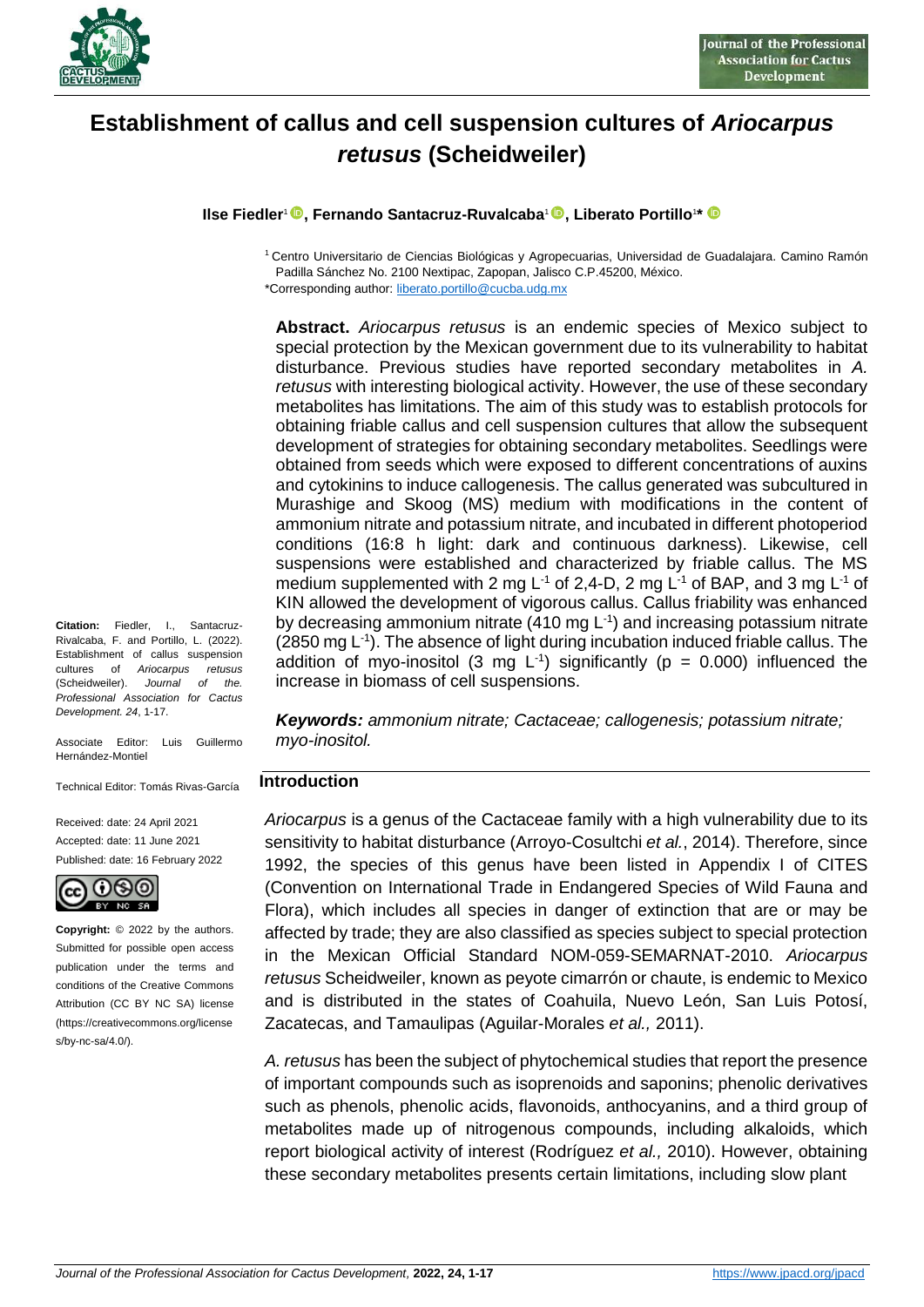growth, low concentration of metabolites in plant tissues, and overexploitation of wild plants (Ochoa-Villarreal *et al.,* 2015).

Plant cell suspension culture is a tool that enables us to determine the different aspects of *in vitro* culture, such as its metabolic, biochemical, and physiological behavior; as well as control and optimize culture conditions to produce biomass and secondary metabolites using different elicitors (Moscatiello *et al.,* 2013). The development of this strategy initially requires protocols that allow the obtaining of friable callus, which can be used to establish cell suspensions later. At the same time, it is necessary to know the dynamics of cell growth in these systems in order to determine the subculture and/or elicitation times (Trejo-Tapia and Rodríguez-Monroy, 2007; George *et al.,* 2008). This study describes the protocols for obtaining friable callus and establishing cells in suspension, as well as the growth kinetics, morphology, and viability of *A. retusus* suspension-cultured cells.

#### **Materials and Methods**

#### *Plant material and in vitro culture*

Seeds were used as plant material, which were donated by the Botanical Garden of the Faculty of Higher Studies of Cuautitlán, National Autonomous University of Mexico (FESC-UNAM). Seeds were germinated *in vitro* to obtain seedlings, which were used as a source of explants. They were washed with liquid detergent as well as running water and then disinfected for 20 min in a 1.8% sodium hypochlorite solution. After disinfection, the seeds were rinsed three times with sterile distilled water. Establishment was performed in a laminar flow hood on 50% MS basal medium (Murashige and Skoog, 1962), supplemented with 30 g  $L^{-1}$  sucrose and 6 g  $L^{-1}$  agar, adjusted to pH 5.8, autoclaved at 121 °C for 15 min at 1.3 kg cm<sup>2</sup>, and seeds were incubated at 25  $\pm$  2 °C under a 16:8 h light-dark photoperiod.

### *Callus induction*

Complete seedlings (radicle, hypocotyl, cotyledons, and epicotyl) from *in vitro* germinated seeds were used as explants for callus induction in experiments 1 and 2. The selected seedlings were 40 days after germination. The MS medium was supplemented with different doses of auxins and cytokinins, 30 g L<sup>-1</sup> sucrose, and 6 g L<sup>-1</sup> agar, adjusted to pH 5.8, and autoclaved at 121 °C for 15 min at 1.3 kg cm<sup>2</sup>. The experimental unit was one seedling per container. The treatments tested are shown in detail below in experiments 1 and 2.

### *Experiment 1*

Three different concentrations of the auxin 2,4-D (2,4-dichlorophenoxyacetic acid) and a fixed concentration of the cytokinin BAP (6-benzylaminopurine) were tested (table 1); with two different photoperiods: a) 16:8 h light-dark and b) continuous darkness, resulting in six treatments and a control (table 2) with three replicates per treatment in a completely randomized design. To access callus induction, calli size was recorded qualitatively using an ordinal scale (no callus, small callus: ≤ 0.5 cm<sup>3</sup>, medium callus: 0.6 – 1.0 cm<sup>3</sup>, large callus: > 1.0 cm<sup>3</sup>), 45 days after the experiment was established.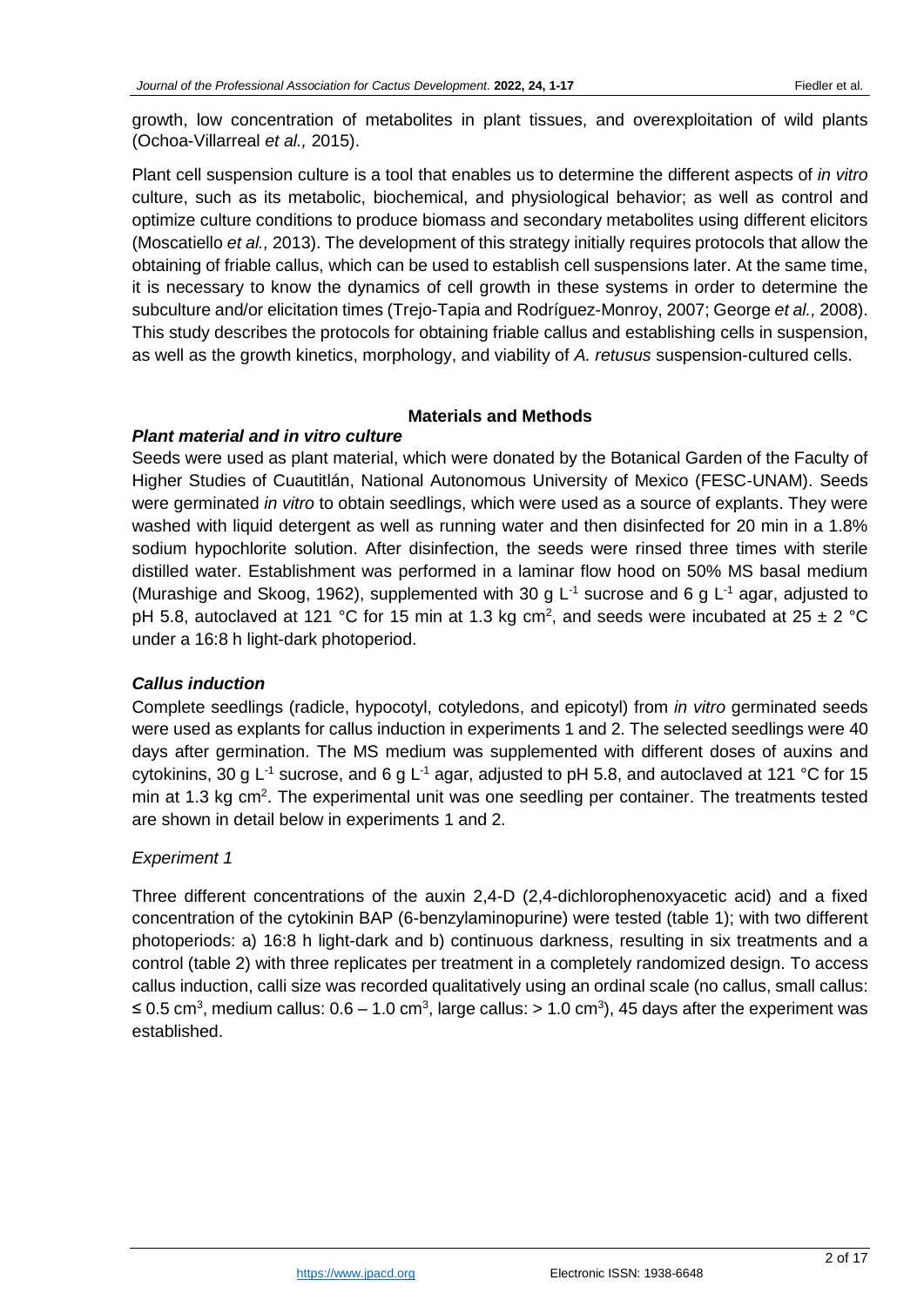| <b>Dose</b>    | $2,4-D$ | <b>BAP</b> |  |
|----------------|---------|------------|--|
| D <sub>1</sub> | 1.0     | 0.2        |  |
| D <sub>2</sub> | 2.0     | 0.2        |  |
| D <sub>3</sub> | 3.0     | 0.2        |  |

## **Table 1.** Concentrations of plant growth regulators in experiment 1: Callus induction.

*Compounds in mg L -1 , 2,4-D: 2,4-dichlorophenoxyacetic acid, BAP: 6-benzylaminopurine.*

| <b>Treatment</b> | Dose <sup>t</sup>          | Photoperiod     |
|------------------|----------------------------|-----------------|
|                  |                            | (h)             |
| <b>T1</b>        | D <sub>1</sub>             | 16:8            |
| T <sub>2</sub>   | D <sub>2</sub>             | 16:8            |
| T <sub>3</sub>   | D <sub>3</sub>             | 16:8            |
| <b>T4</b>        | D <sub>1</sub>             | <b>Darkness</b> |
| T <sub>5</sub>   | D <sub>2</sub>             | Darkness        |
| T <sub>6</sub>   | D <sub>3</sub>             | <b>Darkness</b> |
| <b>CTRL</b>      | No plant growth regulators | 16:8            |

### **Table 2.** Treatments tested in experiment 1: Callus induction.

*†Concentrations from table 1. CTRL: Control.*

# *Experiment 2*

Due to the low response of the genotypes to callus induction with the doses tested in experiment 1, different combinations of auxins and cytokinins were tested, using 2,4-D, BAP, NAA (1 naphthaleneacetic acid), KIN (6-furfurylaminopurine), and IBA (indole-3-butyric acid) (table 3), with a 16:8 h light-dark photoperiod, and five replicates per treatment in a completely randomized design. Calli size was recorded qualitatively using an ordinal scale (no callus, small callus: ≤ 0.5 cm<sup>3</sup>, medium callus:  $0.6 - 1.0$  cm<sup>3</sup>, large callus:  $> 1.0$  cm<sup>3</sup>).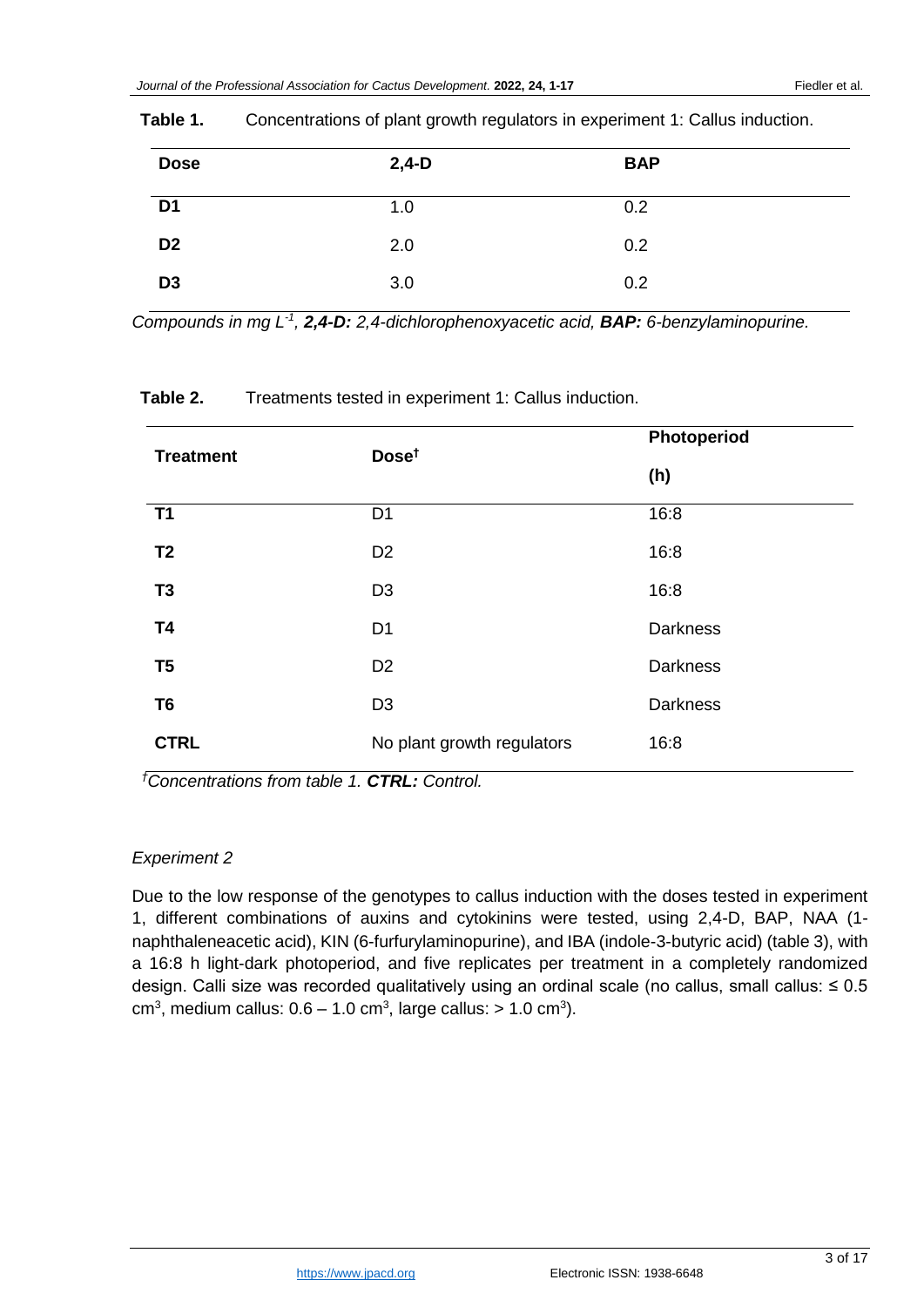| <b>Plant growth</b><br>regulator<br><b>Treatment</b> | $2,4-D$ | <b>BAP</b> | <b>NAA</b> | <b>KIN</b> | <b>IBA</b> |  |
|------------------------------------------------------|---------|------------|------------|------------|------------|--|
| <b>T1</b>                                            | 3.0     | 2.00       | 2.0        | 0.0        | 0.0        |  |
| T <sub>2</sub>                                       | 2.0     | 2.00       | 0.0        | 3.0        | 0.0        |  |
| T <sub>3</sub>                                       | 0.5     | 0.02       | 0.0        | 0.0        | 0.5        |  |
| <b>CTRL</b>                                          | 0.0     | 0.00       | 0.0        | 0.0        | 0.0        |  |

**Table 3.** Treatments of experiment 2: Callus induction*.*

The data was taken 45 days after the *Compounds in mg L -1 . CTRL: Control, 2,4-D: 2,4 dichlorophenoxyacetic acid, BAP: 6-benzylaminopurine, NAA: 1-naphthaleneacetic acid, KIN: 6 furfurylaminopurine, IBA: indole-3-butyric acid.*

#### *Callus friability*

In order to obtain friable callus appropriate for the establishment of cell suspensions, a genotype from the treatment with the best response to callus induction in experiment 2 (T2) was selected, and subsequently subcultured. Using callus from the subcultures, different concentrations of ammonium nitrate ( $NH<sub>4</sub>NO<sub>3</sub>$ ) and potassium nitrate ( $KNO<sub>3</sub>$ ) were tested (table 4). The MS medium was supplemented with 30 g L<sup>-1</sup> of sucrose, 6 g L<sup>-1</sup> of agar, adjusted to pH 5.8, autoclaved at 121 °C for 15 min at 1.3 kg cm<sup>2</sup>, and a 16:8 h light-dark and continuous darkness photoperiod, with three replicates per treatment, in a completely randomized design. The experimental unit was one large callus per container. Callus friability was qualitatively evaluated according to its consistency: compact (hard, non-crumbly, and dark green color), friable (easily crumbly and yellow color), medium friability (intermediate consistency between friable and compact, but closer to friable), and low friability (intermediate consistency between friable and compact, but closer to compact). The data was taken 45 days after the establishment of the experiment.

| <b>Treatment</b> | NH <sub>4</sub> NO <sub>3</sub> | KNO <sub>3</sub> | Photoperiod<br>(h) |
|------------------|---------------------------------|------------------|--------------------|
| T1               | 820                             | 0950             | 16:8               |
| T <sub>2</sub>   | 820                             | 1900             | 16:8               |
| T <sub>3</sub>   | 410                             | 1900             | 16:8               |
| <b>T4</b>        | 410                             | 2850             | 16:8               |
| T <sub>5</sub>   | 820                             | 0950             | <b>Darkness</b>    |
| T <sub>6</sub>   | 820                             | 1900             | <b>Darkness</b>    |
| T7               | 410                             | 1900             | <b>Darkness</b>    |
| T <sub>8</sub>   | 410                             | 2850             | <b>Darkness</b>    |

**Table 4.** Treatments tested in the callus friability experiment.

*Compounds in mg L -1 . NH4NO3: ammonium nitrate, KNO3: potassium nitrate.*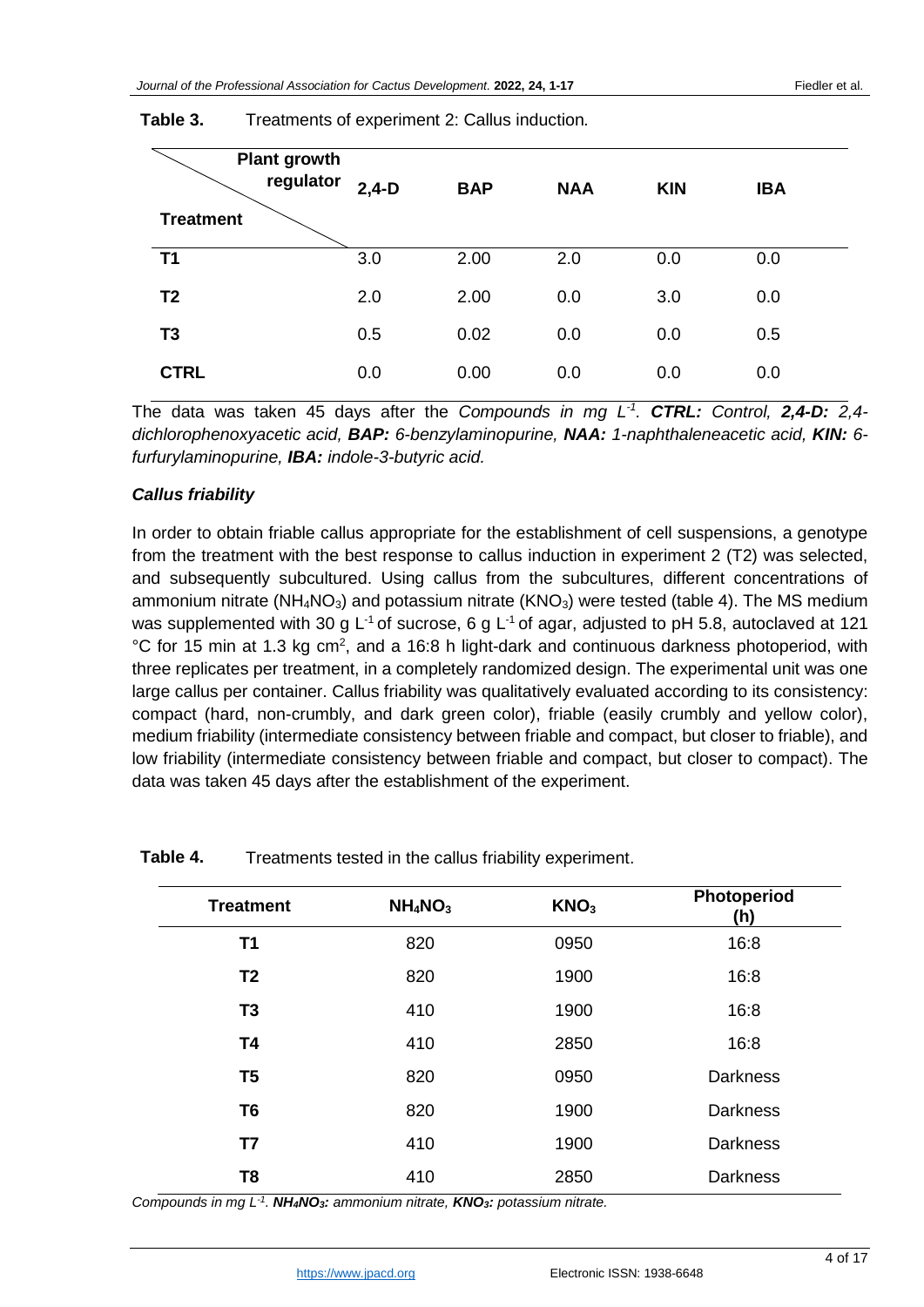# *Establishment of cell suspensions culture*

Cell suspensions were established from subcultures of callus from the treatment with the best response in the friability experiment (T8), using 125 mL Erlenmeyer flasks with 30 mL of liquid medium, under permanent orbital shaking at 110 rpm. In order to increase biomass and decrease oxidation, MSC medium (MS medium, 5 mg  $L^{-1}$  KIN, and 0.02 mg  $L^{-1}$  NAA) and MS1 medium (MS medium, 2 mg  $L^{-1}$  2,4-D, and 0.05 mg  $L^{-1}$  KIN) with different concentrations of ascorbic acid, hydrolyzed casein, and myo-inositol were tested (table 5). All media were supplemented with 30 g L<sup>-1</sup> sucrose, pH adjusted to 5.8, and autoclaved for 15 min at 1.3 kg cm<sup>2</sup> at 121 °C. After 28 days, the samples were filtered under a vacuum (medium pore filter paper). The filter papers were previously weighed on an analytical balance, both fresh and dry, to subtract the weight of each filter paper from the final measurement. Once the samples had been filtered, they were weighed fresh and placed in a convection oven at 60 °C for 24 h. The weight of each filter paper was then determined. Subsequently, the dry weight of the samples was determined.

| <b>Treatment</b> | <b>Medium</b> | <b>Ascorbic</b><br>acid | Hydrolyzed<br>casein | <b>Myo-inositol</b> |
|------------------|---------------|-------------------------|----------------------|---------------------|
|                  | <b>MSC</b>    | 10                      | 0                    |                     |
| 2                | <b>MSC</b>    |                         |                      |                     |
| 3                | <b>MSC</b>    |                         | 0                    |                     |
| 4                | <b>MSC</b>    | 10                      | 1                    |                     |
| 5                | MS1           |                         | 0                    | 3                   |

**Table 5.** Treatments for the establishment of cell suspensions.

Compounds in mg L<sup>-1</sup>.

# *Growth kinetics of cell suspensions culture*

Suspension cells were subcultured in the liquid medium with the best yield from the establishment of cell suspension experiments (MS1 medium) to obtain sufficient biomass to set cell growth kinetics.

In order to determine cell growth kinetics, 2 g of subcultured cells were inoculated into 125 mL Erlenmeyer flasks. The entire contents of three Erlenmeyer flasks were taken randomly every three days for 28 days. The samples were processed separately, filtered under vacuum, weighed with an analytical balance, and placed in a convection oven at 60  $^{\circ}$ C for 24 h, after which the dry weight of the samples was determined. Cell growth was measured in grams of dry biomass per liter of culture (g  $L^{-1}$ ).

# *Morphology and viability of cells in cell suspensions culture*

Cell morphology of cell suspensions was examined by visualization of single cells and cellular aggregates under a light microscope every 3 days for 28 days.

To determine cell viability, differential staining with Evans blue and acetocarmine was performed according to the method of Gupta and Durzan (1987) with modifications. For this purpose, 100 μL of cell suspension was placed in an Eppendorf<sup>®</sup> tube with 100  $\mu$ L of acetocarmine. Then the tubes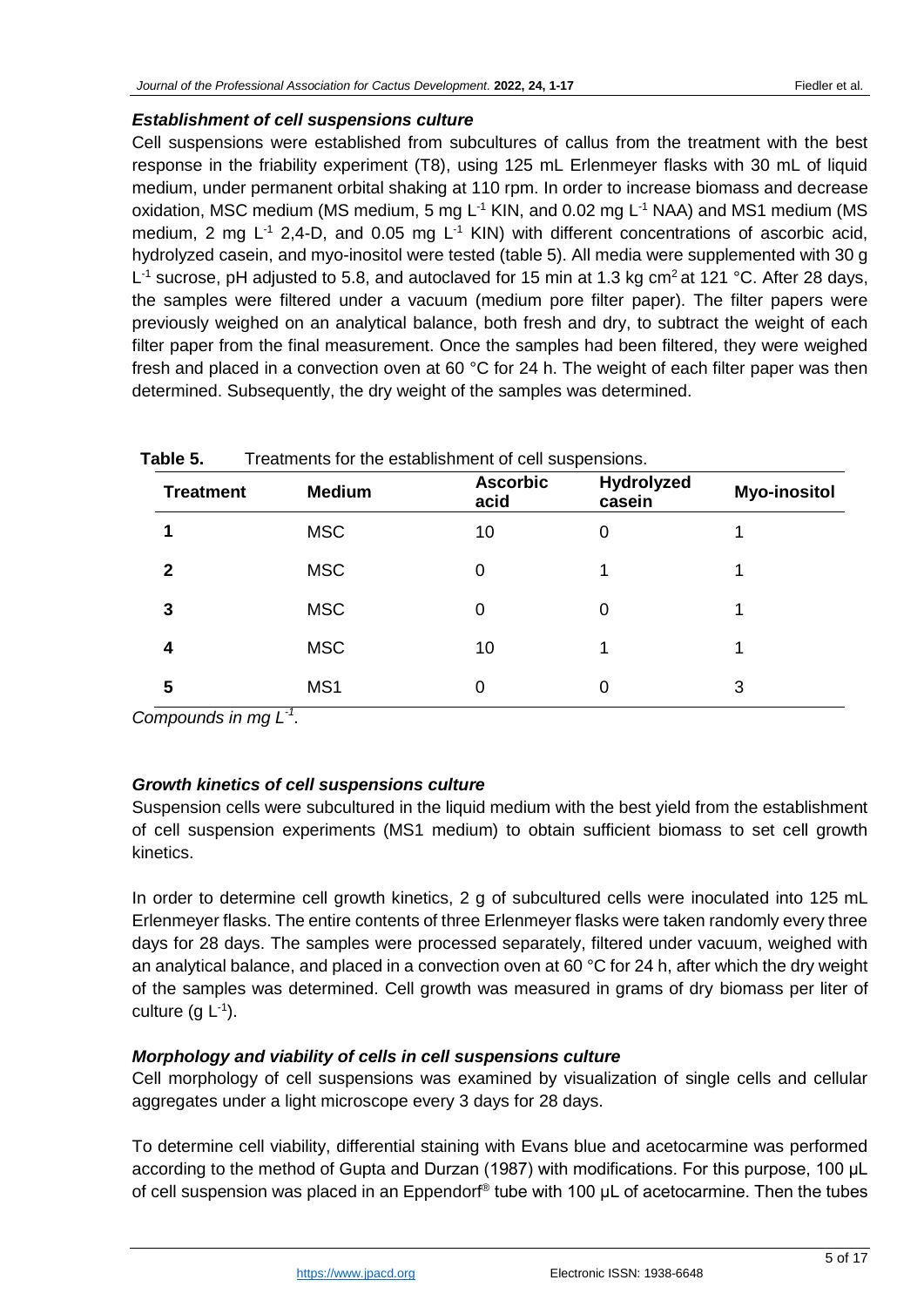were placed in a water bath for 5 min to remove the excess dye, followed by two rinses with warm water. Next, three drops of Evans blue at 0.05 M were added, left to incubate for 5 min, and then the observations were made under a light microscope.

# *Statistical analysis*

The results obtained for the qualitative variables (callus size and friability) were analyzed using contingency tables with Pearson's Chi-square test (equation 1). The quantitative variable (dry weight) was analyzed by analysis of variance (ANOVA) and comparison of means with Tukey's test (0.05). All analyses were carried out using the Statistical Package for the Social Sciences (SPSS® ) v.21.

# **Equation 1. Chi-square formula**

 $x^2$ 

$$
=\sum \frac{(O-E)^2}{E}
$$

Where: *O* = observed values *E*= expected values

### **RESULTS AND DISCUSSION**

# *Callus induction (experiments 1 and 2)*

### *Experiment 1*

The response of explants to treatments was visibly diverse since not all treatments stimulated callus induction (Figure 1), T3 (3 mg  $L^{-1}$  of 2,4-D, 0.2 mg  $L^{-1}$  of BAP, and 16:8 h light-dark) and T4 (1 mg  $L^{-1}$  of 2,4-D, 0.2 mg  $L^{-1}$  of BAP, and continuous darkness) did not induce callus. The treatment that visibly induced a greater response in callus generation was T6 (3 mg L<sup>-1</sup> of 2,4-D, 0.2 mg L<sup>-1</sup> of BAP, and continuous darkness) with 66.6% callus generation, of which 33.3% were large and 33.3% medium; followed by T1 (1 mg L<sup>-1</sup> of 2,4-D, 0.2 mg L<sup>-1</sup> of BAP, and 16:8 h light-dark), and T2 (2 mg  $L^{-1}$  of 2,4-D, 0.2 mg  $L^{-1}$  of BAP, and 16:8 h light-dark) which presented 66.6% medium callus generation. Likewise, T5 (2 mg  $L^{-1}$  of 2,4-D, 0.2 mg  $L^{-1}$  of BAP, and continuous darkness) had a callus induction response of 66.6%, generating medium and small calli. The control treatment (no plant growth regulators and 16:8 h light-dark) showed 33.3% of small callus induction (Figure 2).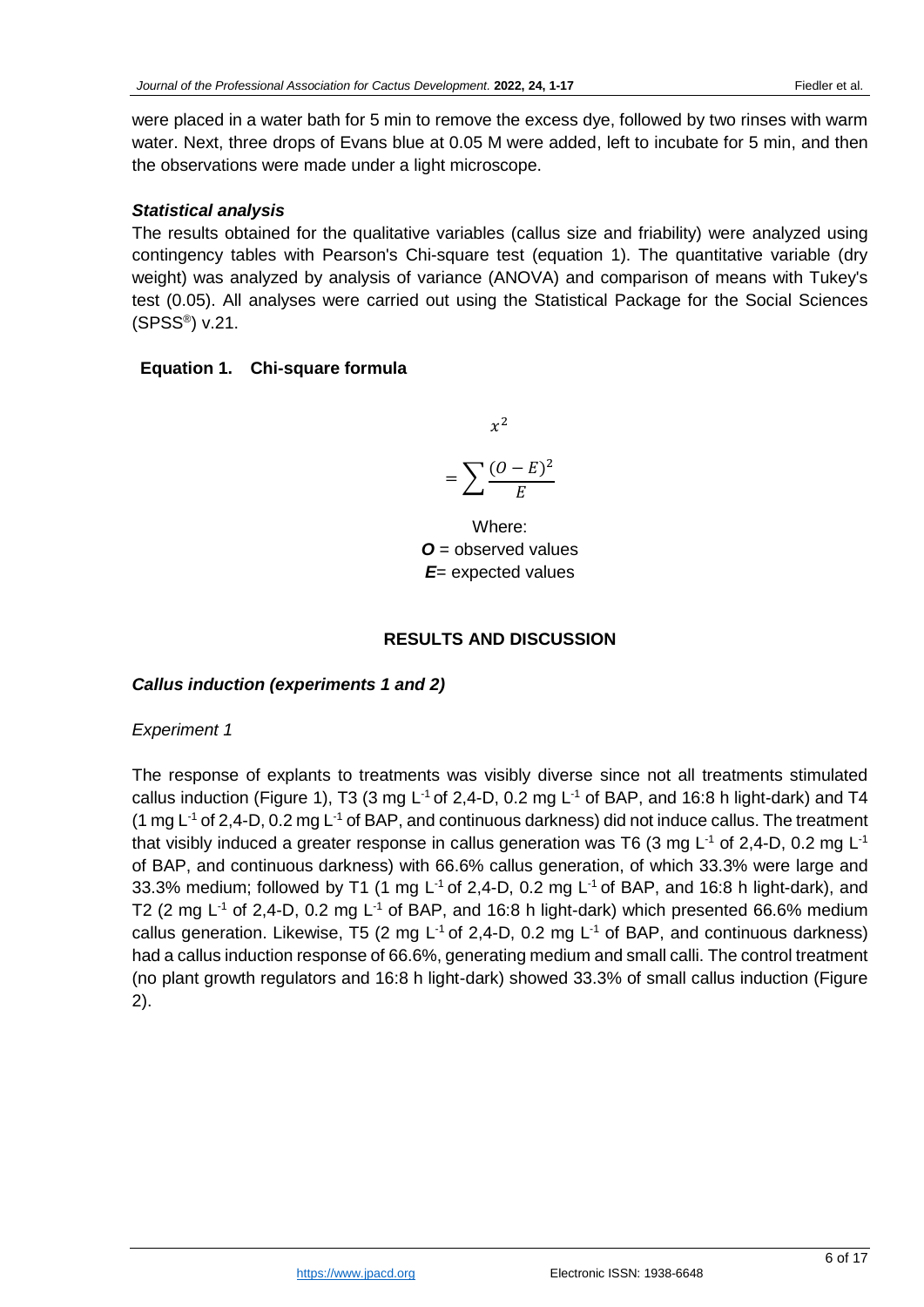

**Figure 1.** Callus obtained from seeds of *Ariocarpus retusus* with the treatments tested in Experiment **1. A)** Explant without callus**, B)** small callus, **C)** medium callus, **D)**  large callus. Scale bars equals 1 cm.



**Figure 2.** Callus induction in the experiment 1. Percentage of response presented according to callus size by treatment, 45 days after experimentation. The graph indicates the type of response. **NC**: no callus, **S:** small callus, **M:** medium callus, and **L:** large callus, according to treatment. Each bar indicates the treatment used (table 2).

The analysis of the data by Pearson's Chi-square showed a p-value of 0.342, which indicates that there is no relationship between treatments and calli size. This could be due to the fact that the plant material used came from seeds, which would represent different genotypes in each experimental unit.

#### *Experiment 2*

The treatment that presented 100% induction was T2 (2 mg  $L^{-1}$  of 2,4-D, 2 mg  $L^{-1}$  of BAP, and 3 mg L<sup>-1</sup> of KIN). The size of the callus obtained in this treatment was 60% for large callus and 40% for small callus. This was followed by T1 (3 mg  $L^{-1}$  of 2,4-D, 2 mg  $L^{-1}$  of BAP, and 2 mg  $L^{-1}$  of ANA)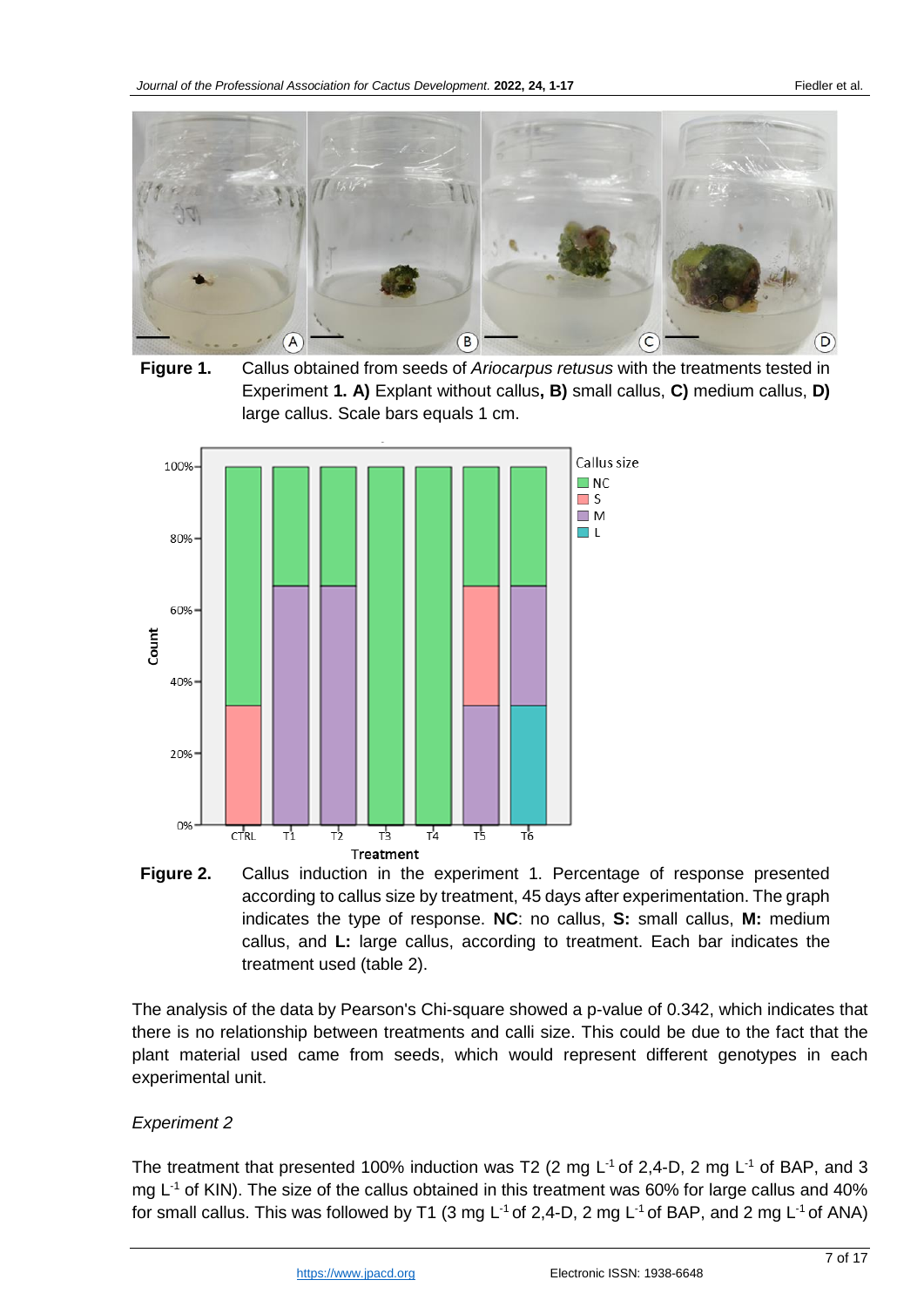and T3 (0.5 mg L<sup>-1</sup> of 2,4-D, 0.02 mg L<sup>-1</sup> of BAP, and 0.5 mg L<sup>-1</sup> of IBA) with 40% induction to large callus and 40% induction to medium callus, respectively. The control treatment without plant growth regulators had a 20% induction of large callus (Figure 3).

The Pearson's Chi-square analysis of the data reported a p-value of 0.028, which indicates that there is a relationship between treatments and calli size.



**Figure 3.** Callus induction in experiment 2. Percentage of response presented according to callus size by treatment, 45 days after experimentation. The graph indicates the type of response. **NC**: no callus, **S:** small callus, **M:** medium callus, **L:** large callus, according to treatment. Each bar indicates the treatment used (table 3).

In these experiments, the relationship between 2,4-D concentration and callus formation was demonstrated. 2,4-D at moderate concentrations can promote callus growth. However, it can also inhibit the process of callogenesis when the dose is too high, which coincides with what was observed at T3 in experiment 1 and T1 in experiment 2 with the highest concentration of 2,4-D (3 mg L -1 ), where callus induction was total and partially inhibited, respectively. Abass *et al*. (2017) mentioned that 2,4-D at high concentrations has a genotoxic effect, causing adverse effects on callus development. On the other hand, experiment 2 showed a better response to callus induction in treatments with higher amounts of cytokinins in relation to auxins. These data contrast with that reported by Robles-Martínez et al. (2016), who found that the combination of 3 mg L<sup>-1</sup> of 2,4-D and 0.5 mg L -1 of BAP produced 70% callus induction in *Opuntia streptacantha* and 100% in *O. megacantha* and *O. ficus-indica* on day 15 of culture. However, studies by Poljuha *et al*. (2003) reported callus induction of *Mammillaria gracilis* on MS basal medium without plant growth regulators, which coincides with what was observed in the performed control treatments (without plant growth regulators), where callus formation was also observed in both experiments.

It is important to note that, in general, cacti show a particularly different response among species to the stimulus of plant growth regulators. Arellano-Perusquía *et al.* (2013), Rubluo *et al*. (2002), and Clayton *et al.* (1990) found contrasting results, where the explants of the different species of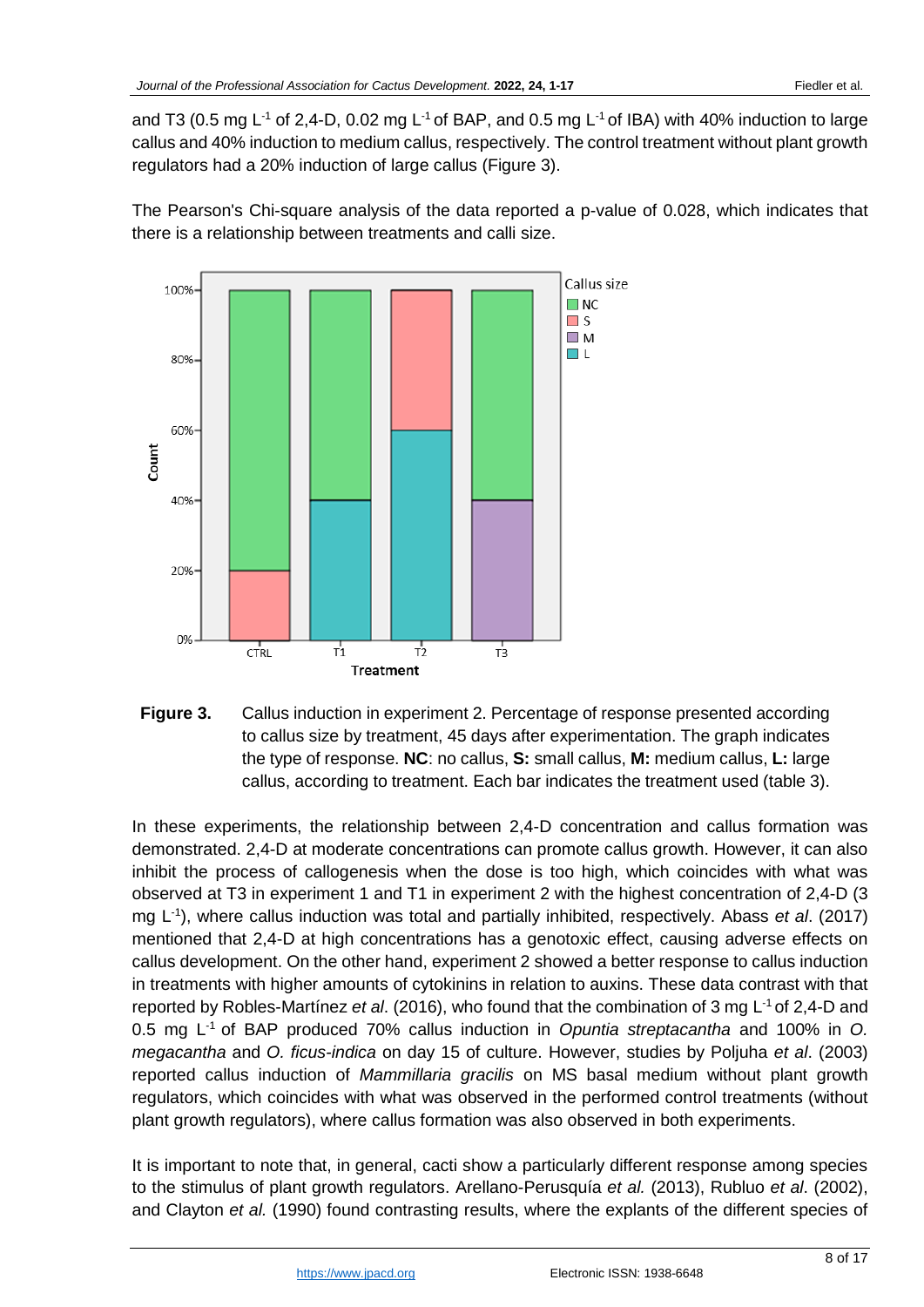cacti studied were independent of the concentrations and types of the plant growth regulators added to the medium. These responses could be due to differences in the endogenous levels of auxins and cytokinins, considering that these vary according to the species (Touati *et al.,* 2015), and even among genotypes in a particular species (George *et al.,* 2008), which is the case in the present study.

However, it should also be considered that other factors could modify the response of explants under *in vitro* culture conditions, such as genetic and epigenetic factors. Molinier et al. (2006) demonstrate that epigenetic variations respond to external stressors in the organism (Molinier et al., 2006). In this regard, it should be noted that explants develop under artificial conditions, and fluctuations in the *in vitro* microenvironment impose stress on plant cells (De Klerk, 2007), which causes these epigenetic variations (Ghosh *et al.,* 2021).

Likewise, cell dedifferentiation is necessary for plant cells to recover their totipotent capacity, which involves erasing epigenetic marks (Neelakandan and Wang, 2012). Thus, epigenetic reprogramming of plant cells cultured *in vitro* could be responsible for differences in regeneration capacity among genotypes (Smulders and De Klerk, 2011). Berdasco *et al.* (2008) reported that in callus and cell suspensions of *Arabidopsis thaliana*, cell dedifferentiation led to hypermethylation of the promoters of several genes, which is associated with silencing of linked genes in the genotypes worked on, and therefore changes in their gene expression.

# *Callus friability*

The Pearson's Chi-square analysis of the data for this experiment showed a p-value of 0.012, which indicates that there is a relationship between the variables treatment and callus friability. The results obtained indicated a greater friability in the callus of the treatments where ammonium nitrate  $(NH_4NO_3)$  was decreased in greater proportion and potassium nitrate  $(KNO_3)$  was increased. At the same time, T8 (410 mg  $L^{-1}$  of NH<sub>4</sub>NO<sub>3</sub>, 2850 mg  $L^{-1}$  of KNO<sub>3</sub>, and continuous darkness) was the treatment with the best friability results, with 66.6% of friable callus and 33.3% of medium friability callus; followed by T7 (410 mg L<sup>-1</sup> of NH<sub>4</sub>NO<sub>3</sub>, 1900 mg L<sup>-1</sup> of KNO<sub>3</sub>, and continuous darkness), with 66.6% of medium friability callus and 33.3% of friable callus (Figure 4). This coincides with that reported by Flores-Hernández *et al.* (2003) in *Opuntia* spp. calli, which presented higher friability when grown in media where  $NH_4NO_3$  (410 mg  $L^{-1}$ ) was decreased, and  $KNO<sub>3</sub>$  (1900 mg  $L<sup>-1</sup>$ ) was increased. With reference to the photoperiod, the differences found were conspicuous in that the treatments with photoperiod (16:8 h light: dark) presented green colorations and visibly greater growth, but low friability in their majority (Figure 5A), while the treatments in continuous darkness were white and friable (Figure 5B). Concerning the aforementioned, Reuveni and Evenor (2007) mentioned that light quality, quantity, and photoperiod have a strong influence on the morphogenesis and growth of plant cells, tissue, and organ cultures. Sidiqque and Islam (2015) suggested that under light, callus cells have photosynthetic pigments that make them autotrophic in nature. Thus, callus could produce carbohydrates and other metabolites needed to grow vigorously under light conditions rather than dark conditions. George mentions that callogenesis can be induced under darkness, continuous light, or regular photoperiod conditions, depending on the species (George *et al.,* 2008).

On the other hand, brown colorations were observed in callus, regardless of the treatments used, which could be the result of oxidative degradation of phenolic compounds caused by the action of polyphenol oxidase and peroxidase enzymes (Lei *et al*., 2004), probably caused by mechanical manipulation at the time of callus subculture, since the cuts suffered by the explant can trigger oxidation processes (Van Staden *et al*., 2006).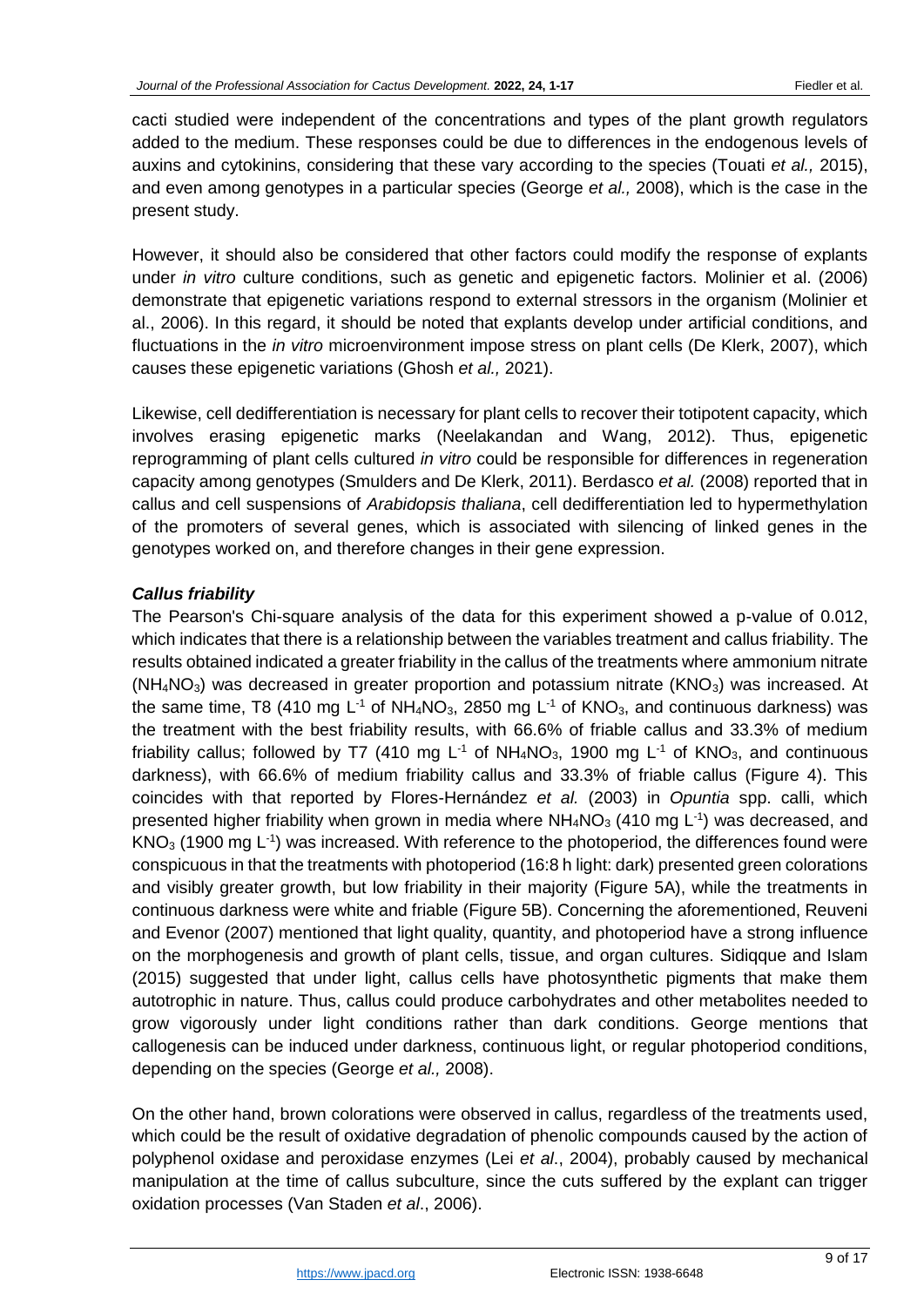

**Figure 4.** Callus friability. Percentage of callus according to its consistency. Friable, medium friability, low friability, and compact, depending on the treatment, 45 days after of experimentation. Each bar indicates the treatment used (table 4).



**Figure 5.** *Ariocarpus retusus* calli 45 days after of incubation with treatments for friability. A) T4 callus (410 mg  $L^{-1}$  of ammonium nitrate, 2850 mg  $L^{-1}$  of potassium nitrate, and 16:8 h light-dark), **B)** T8 callus (410 mg L<sup>-1</sup> of ammonium nitrate, 2850 mg L<sup>-1</sup> of potassium nitrate, and continuous darkness). Scale bars equals 1 cm.

#### *Establishment of cell suspensions culture*

Dry weight was measured to determine the increase in cell biomass in the cell suspensions evaluated. ANOVA showed highly significant differences (0.000) among treatments. The T5 (MS supplemented with 2 mg L<sup>-1</sup> of 2,4-D, 0.05 mg L<sup>-1</sup> of KIN, and 3 mg L<sup>-1</sup> of myo-inositol) accumulated more biomass, reaching an average of 1.2 g  $L^{-1}$  dry weight (Figure 6). This could be the effect of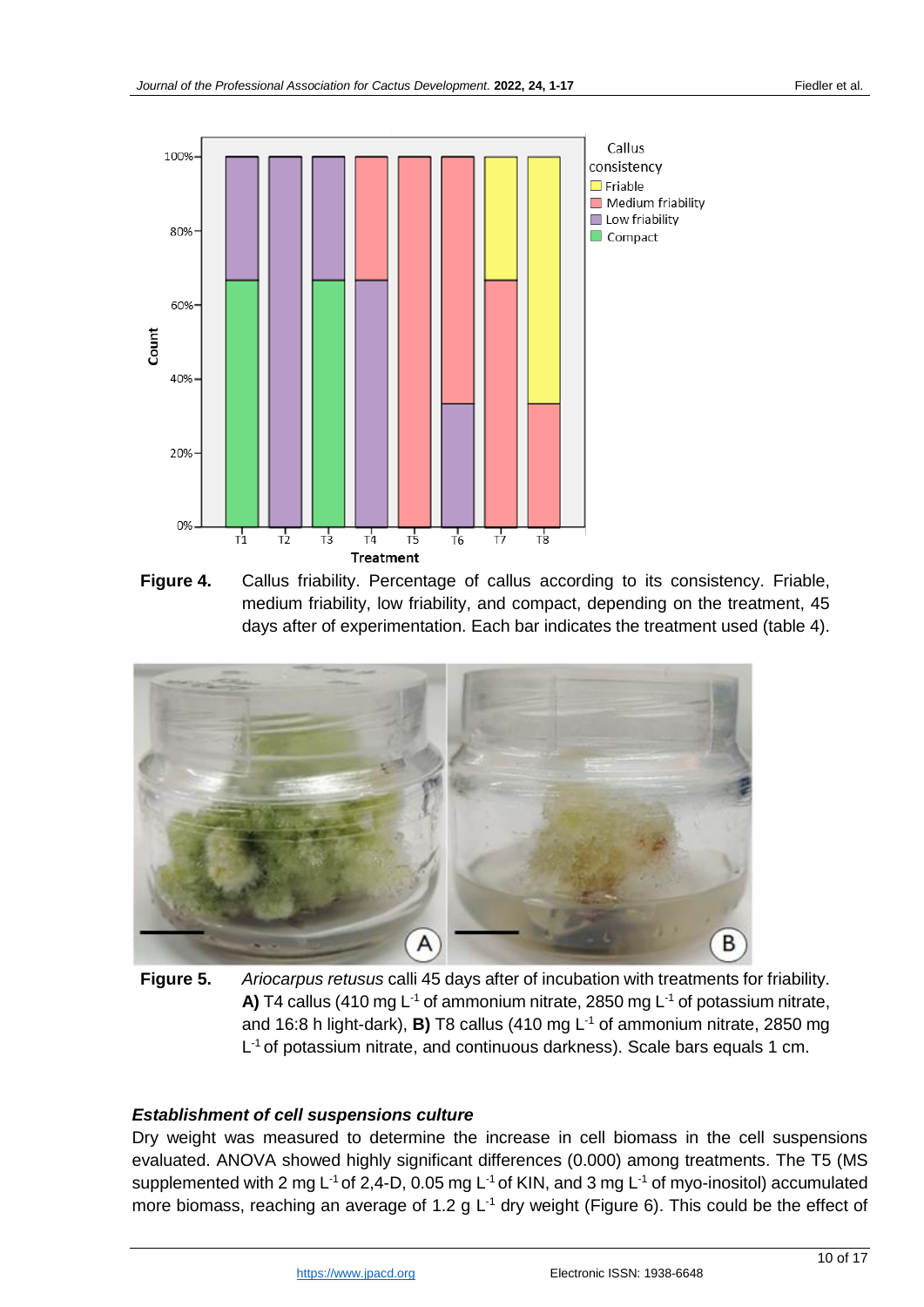myo-inositol, which generates several derivatives after phosphorylation; such as phosphatidylinositols that act as a membrane structural lipid molecules involved in signal transduction and activation of plant growth regulator receptors (Sheard *et al.,* 2010; Gillaspy, 2011; Valluru and Van den Ende, 2011).

Given that T5 showed superior yields, cell suspension cultures were established from this treatment and the respective growth curve was elaborated.



**Figure 6.** Biomass (dry weight) of *Ariocarpus retusus* cell suspensions with different treatments (table 5). Boxplots with different letter are significantly different (<0.05). The bars indicate the standard error.

# *Growth kinetics of cell suspensions culture*

The growth curve did not present a lag phase, which may be because the suspensions were initiated with an inoculum of previously subcultured cells, indicating that no time was required for cell adaptation. Nover *et al.* (1982) mentioned that the lag phase does not occur or is very short when cell suspensions are subcultured. The exponential phase lasted until day 23, when the maximum amount of biomass production (dry weight) was an average of 3.29 g  $L^1$  (Figure 7). Gonçalves and Romano (2018) mentioned that this phase is when the production of secondary metabolites increases. On the other hand, the duration of the exponential phase depends directly on the availability of nutrients in the culture medium. Once cell division begins, they will remain active until they are consumed, so the use of low cell densities at the beginning of the culture or the use of high concentrations of nutrients in the medium will prolong the exponential phase (Szabados *et al.,* 1991).

Apparently, there was no stationary phase in the cell growth curve, since from day 23 onwards there was a decline in dry weight, indicating that the cell death phase had begun due to the depletion of nutrients in the medium, which causes quick cell lysis and death (Caballero and Cardona, 2006).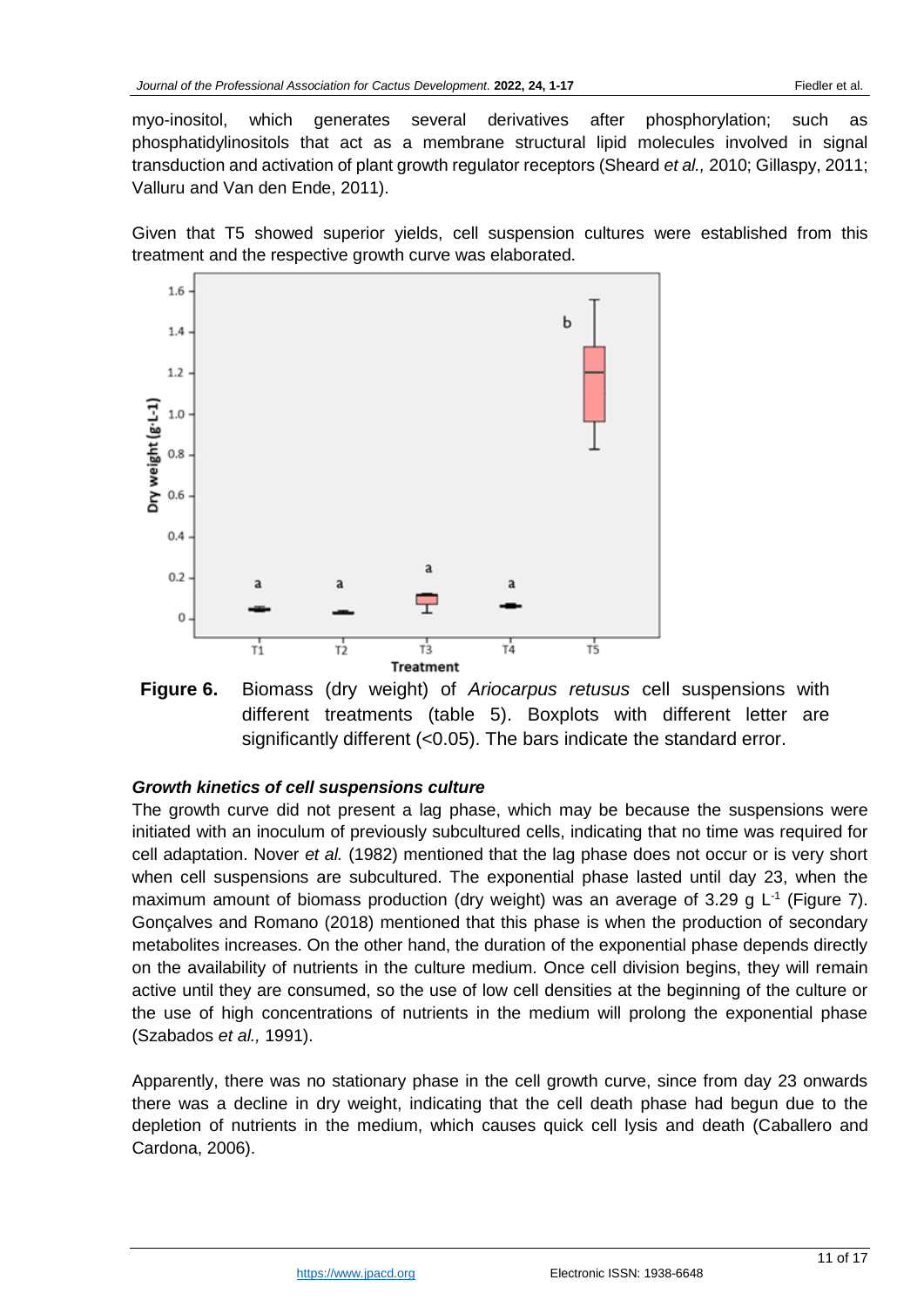

**Figure 7.** Growth curve of cells in suspension of *Ariocarpus retusus*. The bars indicate the standard error.

### *Morphology and viability of the cells in suspension culture*

Microscopic analysis of cells in suspension culture revealed round and elongated cells with thick cell walls, most of them apparently viable, with bright yellowish inclusions (Figure 8). Small aggregates of cells in suspension were visualized (Figures 8A-8F). Arias *et al.* (2009) and Mustafa *et al.* (2011) mentioned that the formation of cell aggregates is very characteristic of plant cells in suspension, which could be because when cells divide, they do not completely separate or subsequently associate. Actively dividing cells were also observed, showing the septum in the equatorial region (Figures 8B-8F).

The cells mostly did not absorb the Evans blue dye, demonstrating the integrity of the cell membrane, as the color did not penetrate the cell, so it assumed that they were viable cells (Herrera and Rodriguez, 2008; Shigaki and Bhattacharyya, 1999). On the other hand, Evans blue and acetocarmine staining is also a protocol used to observe the onset of cell differentiation (as observed in Figure 8C-F) (Gupta and Durzan, 1987) that leads the cell to perform specialized functions, such as differential metabolite production (Portillo *et al.,* 2012) and regeneration processes (organogenesis and somatic embryogenesis), which have been previously reported in *Ariocarpus* species (Stuppy and Nagl, 1992; Olguín, 1994; Moebius-Goldammer *et al*., 2003).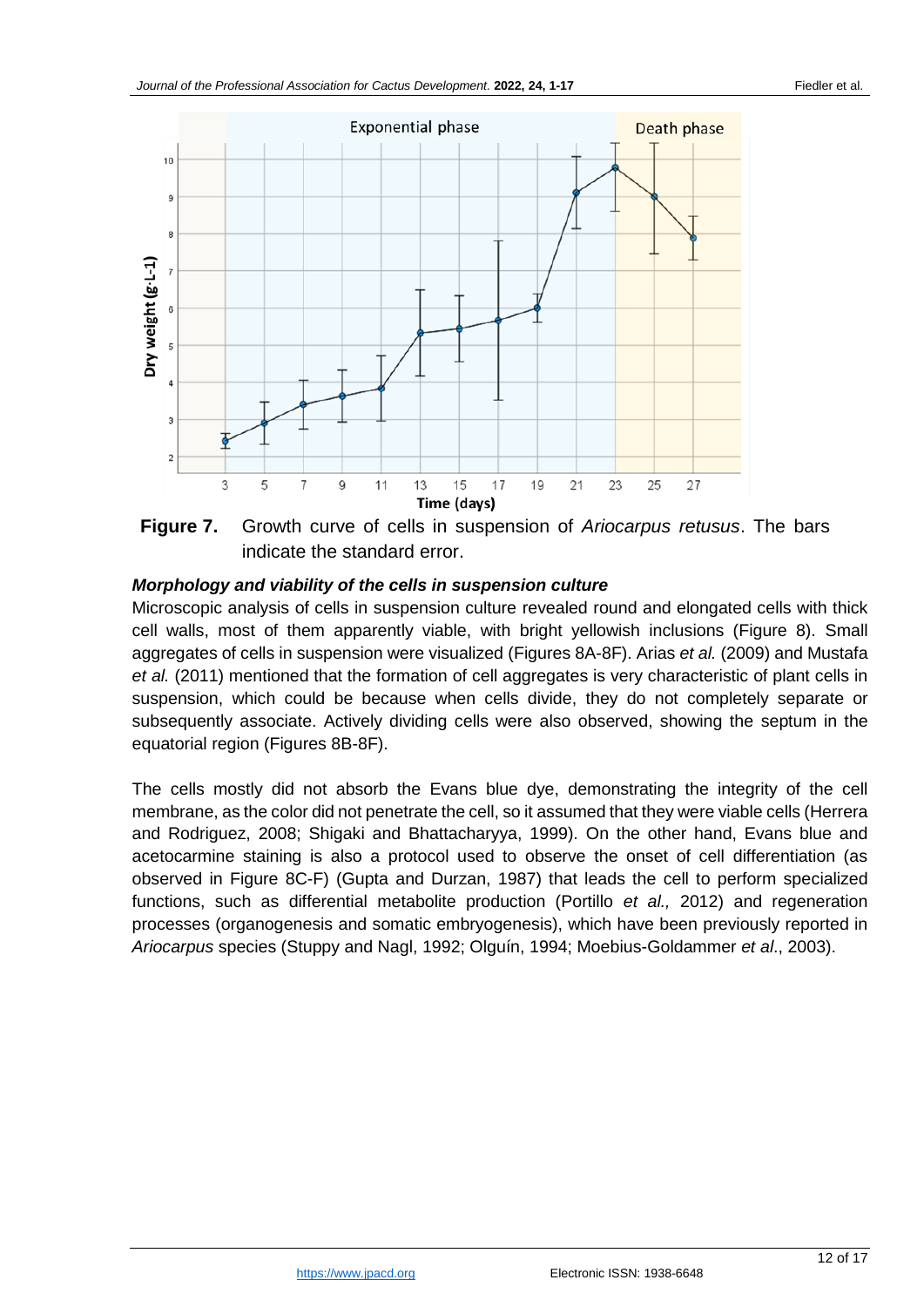

**Figure 8.** Microscopic visualization (10X) of cells in the suspension culture in exponential phase of *Ariocarpus retusus* with Evans blue and acetocarmine staining. **A)** Aggregate of round cells with yellowish inclusions. **B)** Cells in cell division. **C)** Cells with rupture of the cell membrane. **D)** Septum in the equatorial region of the dividing cell. **E)** Aggregate of elongated cells with active cell division. **F)** Cell aggregate in the final stage of the exponential phase. Scale bars equal 500 µm.

#### **Conclusions**

The use of 2,4-D at moderate concentrations (2 mg  $L^{-1}$ ) allowed the obtaining of a vigorous callus of Ariocarpus retusus, and with 3 mg L<sup>-1</sup>, the callogenesis process was inhibited. Callus friability was favored when ammonium nitrate  $(NH_4NO_3)$  was decreased in greater proportion and potassium nitrate (KNO<sub>3</sub>) was increased. The absence of light during incubation was determinant in the friability of the callus, showing greater friability in the callus grown in continuous darkness. The addition of myo-inositol significantly (0.000) influenced the increase in biomass of the cell suspensions. The recording of the cell growth curve will provide insight into the behavior of *A. retusus* cells in suspension and thus allow estimation of subculture and/or elicitation times for metabolite production.

#### **Acknowledgments**

The authors express their gratitude to Mr. Raúl De la Torre Lillingston and Mr. José Sánchez Cedillo for their support in the donation of the seeds of *Ariocarpus retusus*. Ms. Carina Mentrup's assistance in proofreading the English style of the manuscript. For Mr. Yemane Kahsay's review and comments that improved the quality of this paper.

### **Compliance with ethical standards**

It is not applicable.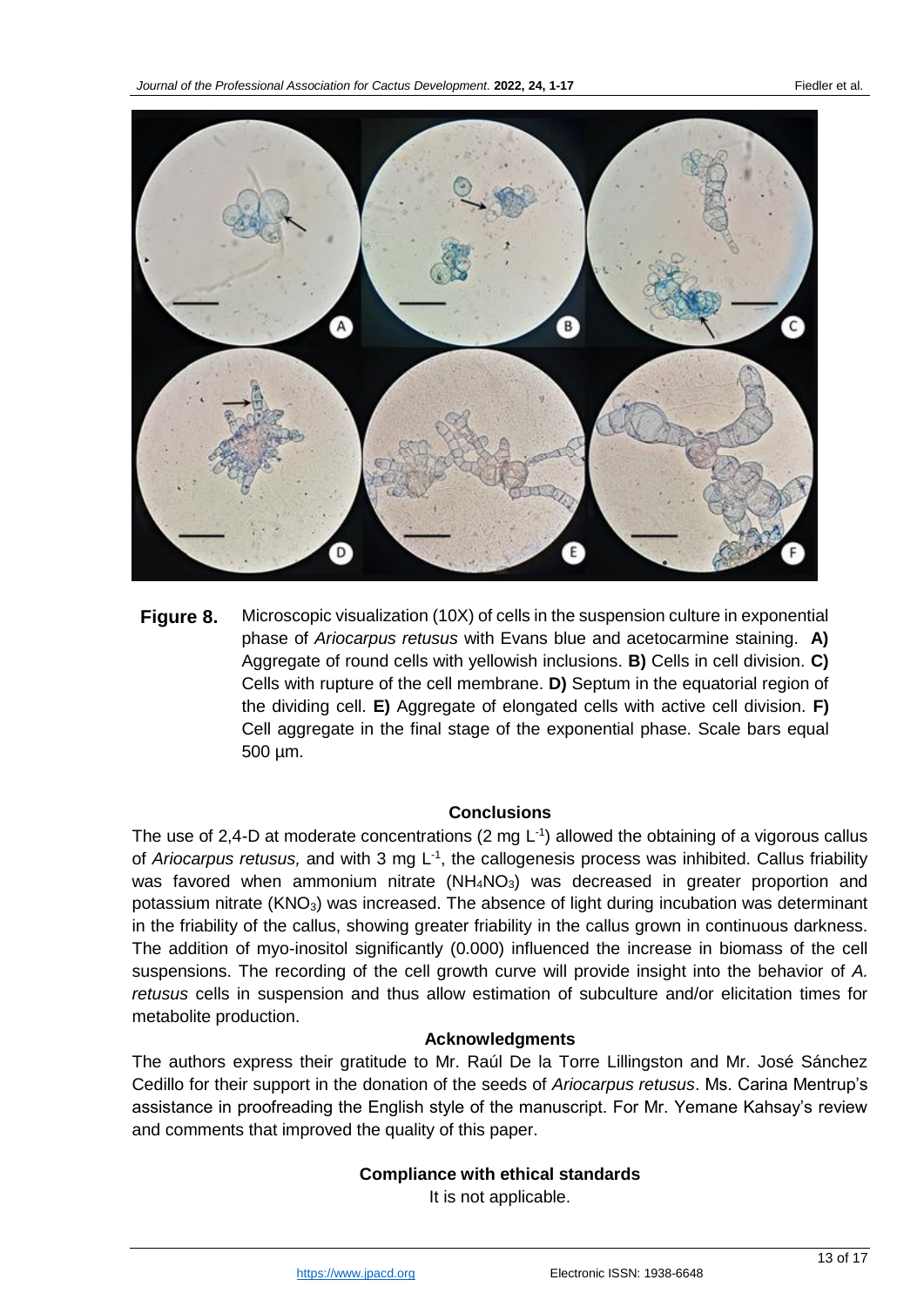## **Funding**

It is not applicable.

# **Declaration of competing interest**

The authors declare that they have no competing interests.

## **CONSENT FOR PUBLICATION**

It is not applicable.

# **AVAILABILITY OF SUPPORTING DATA**

The datasets used and/or analyzed during the current study are available from the corresponding author on reasonable request.

### **Author contribution statement (CRediT)**

Conceptualization, methodology, software, validation, formal analysis, investigation, data curation, writing-original draft preparation, Ilse Fiedler; resources, writing-review and editing, Ilse Fiedler, Liberato Portillo, and Fernando Santacruz-Ruvalcaba; visualization, Liberato Portillo and Fernando Santacruz-Ruvalcaba; supervision, Liberato Portillo. All the authors read and approved the manuscript.

#### **References**

- Abass, M.H., Al-Utbi, S.D., and Al-Samir A.R.H. 2017. Genotoxicity assessment of high concentrations of 2,4-D, NAA and Dicamba on date palm callus (*Phoenix dactylifera* L.) using protein profile and RAPD markers. *Journal of Genetic Engineering and Biotechnology*  15:287-295. https://doi.org/10.1016/j.jgeb.2016.12.003.
- Aguilar-Morales, G., Martínez-Peralta C., Feria-Arroyo, T., Golubov, J., and Mandujano, M. 2011. Distribución geográfica del género *Ariocarpus* Scheidweiler (Cactaceae). *Cactáceas y Suculentas Mexicanas* 56(2):49-63.
- Arellano-Perusquía, A., López-Peralta, M., Chablé-Moreno, F., and Estrada-Luna, A. 2013. Effect of growth regulators on the organogenesis and multiplication of *Ortegocactus macdougalli* Alexander. *Propagation of Ornamental Plants* 13(23):160-167.
- Arias, M., Aguirre, A., Angarita, M., Montoya, C., and Restrepo, J. 2009*.* Aspectos ingenieriles del cultivo *in vitro* de células vegetales para la producción de metabolitos secundarios*. DYNA* 76(157):109-121.
- Arroyo-Cosultchi, G., Cárdenas-Ramos, D., Martínez-Ramos, M., and Hernández, S. 2014. Desaparición de una población de *Ariocarpus retusus* Scheidw. por la destrucción de su hábitat en Miquihuana, Tamaulipas, México. *Cactáceas y Suculentas Mexicanas* 59:52–63.
- Berdasco, M., Alcázar, R., García-Ortiz, M. V., Ballestar, E., Fernández, A. F., Roldán-Arjona, T., ... and Fraga, M. F. 2008. Promoter DNA hypermethylation and gene repression in undifferentiated Arabidopsis cells. *PloS one*, *3*(10), e3306. https://doi.org/10.1371/journal.pone.0003306.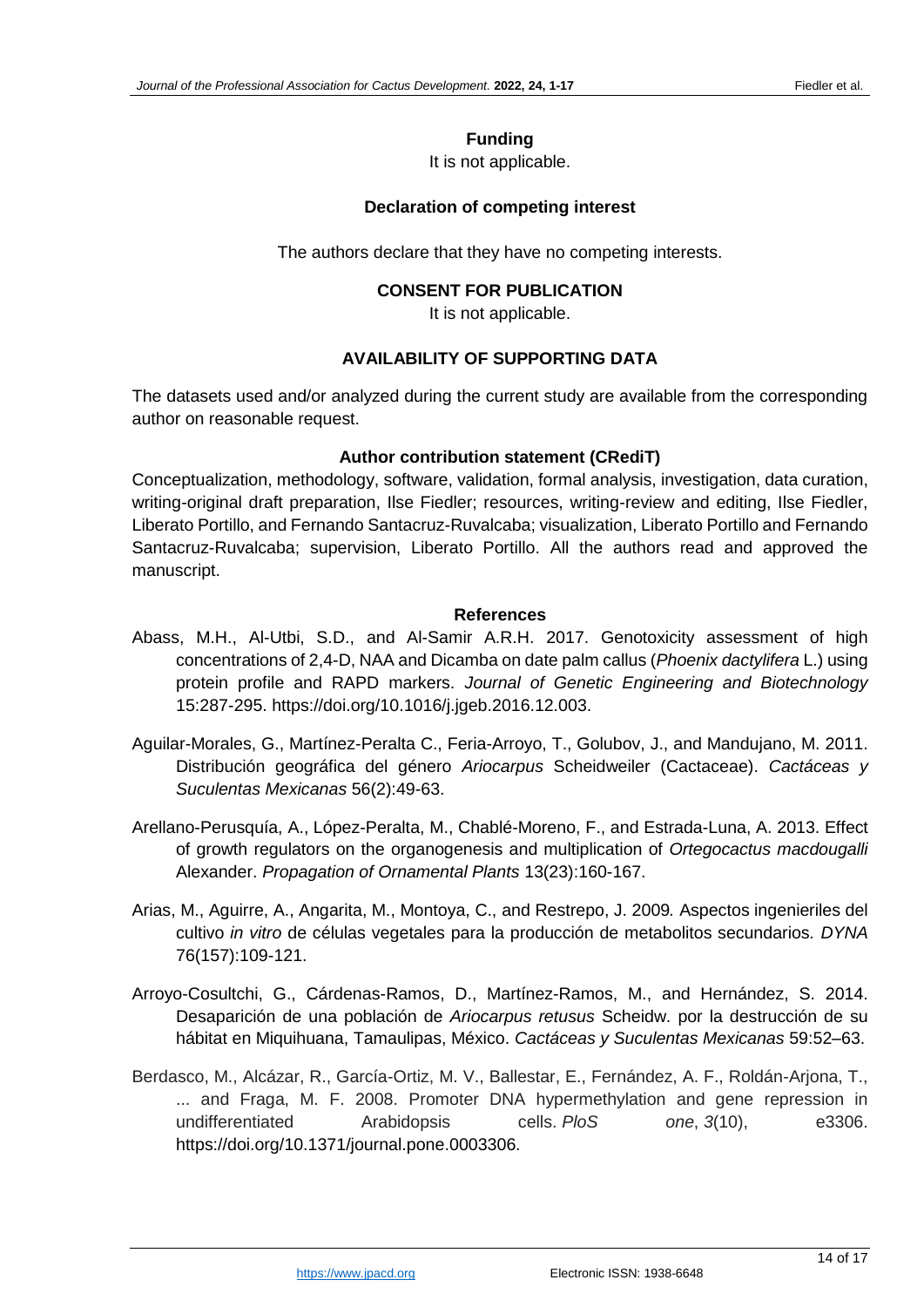- Caballero, C., and Cardona, N. 2006. Evaluación del crecimiento celular y consumo de sustrato a partir del establecimiento de suspensiones celulares de *Borojoa patinoi* cuatrec. Consulted: October 25th, 2020. 2020. https://repository.eafit.edu.co/bitstream/handle/10784/401/Carolina\_CaballeroMunera\_2006 .pdf;sequence=1.
- Clayton, P., Hubstenberger, J., Phillips, G., and Butler-Nance, S. 1990. Micropropagation of Members of the Cactaceae Subtribe Cactinae. *Journal of the American Society for Horticultural Science* 115(2):337-343. https://doi.org/10.21273/jashs.115.2.337.
- De Klerk, G. 2007. Stress in plants cultured *in vitro*. *Propagation of Ornamental Plants* 7:129-137.
- Flores-Hernández, A., Villegas-Monter, J., Murillo-Amador, B., Larrinaga-Mayora J., and García-Hernández, J. 2003. Cultivating nopal cells (*Opuntia* spp.) in suspension. *Phyton* 72:143- 155.
- George, E., Hall, M., Klerk, G. 2008. Plant propagation by tissue culture (3rd ed.). Dordrecht: Springer. 501 p.
- Ghosh, A., Igamberdiev, A., and Debnath, S. 2021. Tissue culture-induced DNA methylation in crop plants: a review. *Molecular Biology Reports* 48(1):823-841. https://doi.org/10.1007/s11033-020-06062-6.
- Gillaspy, G. 2011. The cellular language of myo-inositol signaling. *New Phytologist* 192(4):823- 839. https://doi.org/10.1111/j.1469-8137.2011.03939.x.
- Gonçalves, S., and Romano, A. 2018. Production of Plant Secondary Metabolites by Using Biotechnological Tools. In: *Secondary Metabolites Sources and Applications* 5:81-99. https://doi.org/10.5772/intechopen.76414.
- Gupta, P., and Durzan, D. 1987. Biotechnology of Somatic Polyembryogenesis and Plantlet Regeneration in Loblolly Pine. *Nature Biotechnology* 5(2):147-151. https://doi.org/10.1038/nbt0287-147.
- Herrera, M., and Rodríguez, A. 2008. Evaluación del crecimiento, actividad de hemoperoxidasas y remoción de fenantreno de los cultivos celulares de *Fouquieria splendens* y *Fouquieria fasciculata*. *Polibotánica* 25:101-119.
- Lei, D., Feng, Y., and Jiang, D. 2004. Characterization of polyphenol oxidase from plants. *Progress in Natural Science* 14(7):553-561. https://doi.org/10.1080/10020070412331343941.
- Moebius-Goldammer, K. G., Mata-Rosas, M., and Chávez-Avila, V. M. 2003. Organogenesis and somatic embryogenesis in *Ariocarpus kotschoubeyanus* (Lem.) K. Schum. (Cactaceae), an endemic and endangered Mexican species. *In Vitro Cellular & Developmental Biology-Plant* 39(4), 388-393.
- Molinier, J., Ries, G., Zipfel, C., and Hohn, B. 2006. Transgeneration memory of stress in plants. *Nature* 442(7106):1046-1049. https://doi.org/10.1038/nature05022.
- Moscatiello, R., Baldan, B., Navazio, L. 2013. Plant Cell Suspension Cultures. In: *Plant Mineral Nutrients: Methods in Molecular Biology*. 953: 77-93.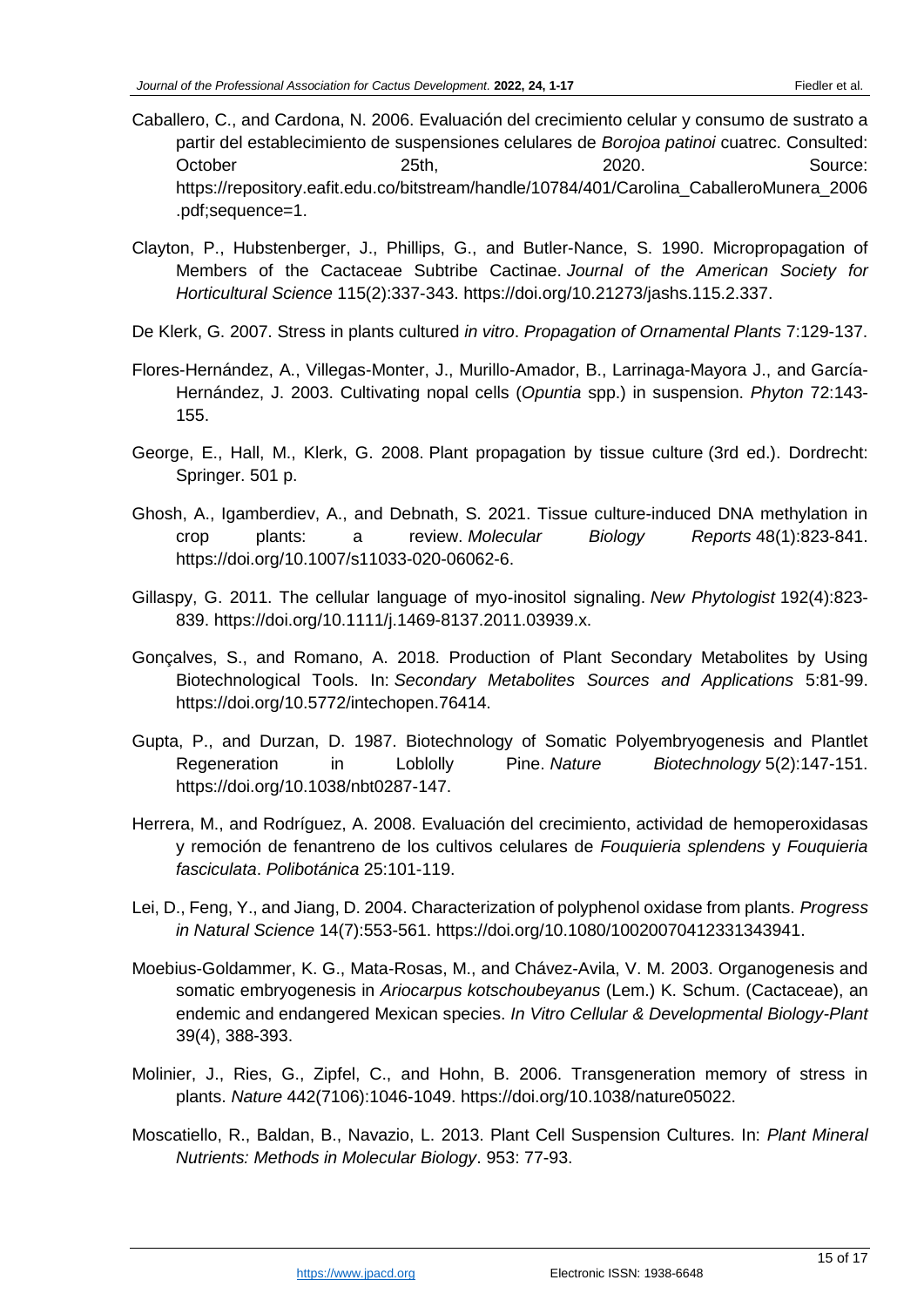- Murashige, T., and Skoog, F. 1962. A Revised Medium for Rapid Growth and Bio Assays with Tobacco Tissue Cultures. *Physiologia Plantarum* 15(3):473-497. https://doi.org/10.1111/j.1399-3054.1962.tb08052.x.
- Mustafa, N., de Winter, W., van Iren, F., and Verpoorte, R. 2011. Initiation, growth and cryopreservation of plant cell suspension cultures. *Nature Protocols* 6(6):715-742. https://doi.org/10.1038/nprot.2010.144.
- Neelakandan A.K., and Wang, K. 2012. Recent progress in the understanding of tissue cultureinduced genome level changes in plants and potential applications. *Plant Cell Reports* 31:597-620. https://doi.org/10.1007/s00299-011-1202-z.
- NOM-059-SEMARNAT-2010 (Norma Oficial Mexicana). Diario Oficial de la Federación. Órgano del Gobierno Constitucional de los Estados Unidos Mexicanos. México, D. F. jueves 30 de diciembre de 2010, México, 53 pp.
- Nover, L., Kranz, E., and Scharf, K. 1982. Growth Cycle of Suspension Cultures of *Lycopersicon esculentum* and *L. peruvianum*. *Biochemie Und Physiologie Der Pflanzen* 177(6):483-499. https://doi.org/10.1016/s0015-3796(82)80041-3.
- Ochoa-Villarreal, M., Howat, S., Jang, M.O., Kim, I.S., Jin, Y.W., and Lee, E.K. 2015. Cambial meristematic cells: A platform for the production of plant natural products. *New Biotechnology* 32(6):581-587. https:/doi.org/10.1016/j.nbt.2015.02.003.
- Olguín, S. L. P. 1994. Cultivo *in vitro* de *Ariocarpus retusus* Scheidw. (Cactaceae) especie en peligro de extinción. Undergraduate Thesis, Biologist. Faculty of Sciences. National Autonomous University of Mexico. p. 85.
- Poljuha, D., Balen, B., Bauer, A., Ljubešić, N., and Krsnik-Rasol, M. 2003. Morphology and ultrastructure of *Mammillaria gracillis* (Cactaceae) in *in vitro* culture. *Plant Cell, Tissue and Organ Culture* 75(2):117-123. https://doi.org/10.1023/a:1025030115905.
- Portillo, L., Olmedilla, A., and Santacruz-Ruvalcaba F. 2012. Cellular and molecular changes associated with somatic embryogenesis induction in *Agave tequilana*. *Protoplasma* 1249: 1101-1107.
- Reuveni, M., Evenor, D. 2007. On the effect of light on shoot regeneration in petunia. *Plant Cell Tissue Organ Culture.* 89(1):49-54.
- Robles-Martínez, M., Barba-de la Rosa, A., Guéraud, F., Negre-Salvayre, A., Rossignol, M., and Santos-Díaz, M. 2016. Establishment of callus and cell suspensions of wild and domesticated *Opuntia* species: study on their potential as a source of metabolite production. *Plant Cell, Tissue and Organ Culture* 124(1):181-189. https://doi.org/10.1007/s11240-015-0886-0.
- Rodríguez R.G., Morales M. E., Verde M. J., Oranday A., Rivas C., Núñez M. A., González G. M., and Treviño J. F. 2010. Actividad antibacteriana y antifúngica de las especies de *Ariocarpus kotschoubeyanus* (Lemaire) y *Ariocarpus retusus* (Scheidweiler) (Cactaceae). *Revista Mexicana de Ciencias Farmacéuticas* 41:55-59.
- Rubluo, A., Marín-Hernández, T., Duval, K., Vargas, A., and Márquez-Guzmán, J. 2002. Auxin induced morphogenetic responses in long-term *in vitro* subcultured *Mammillaria sanangelensis* Sánchez-Mejorada (Cactaceae). *Scientia Horticulturae* 95(4):341-349. https://doi.org/10.1016/S0304-4238(02)00040-7.